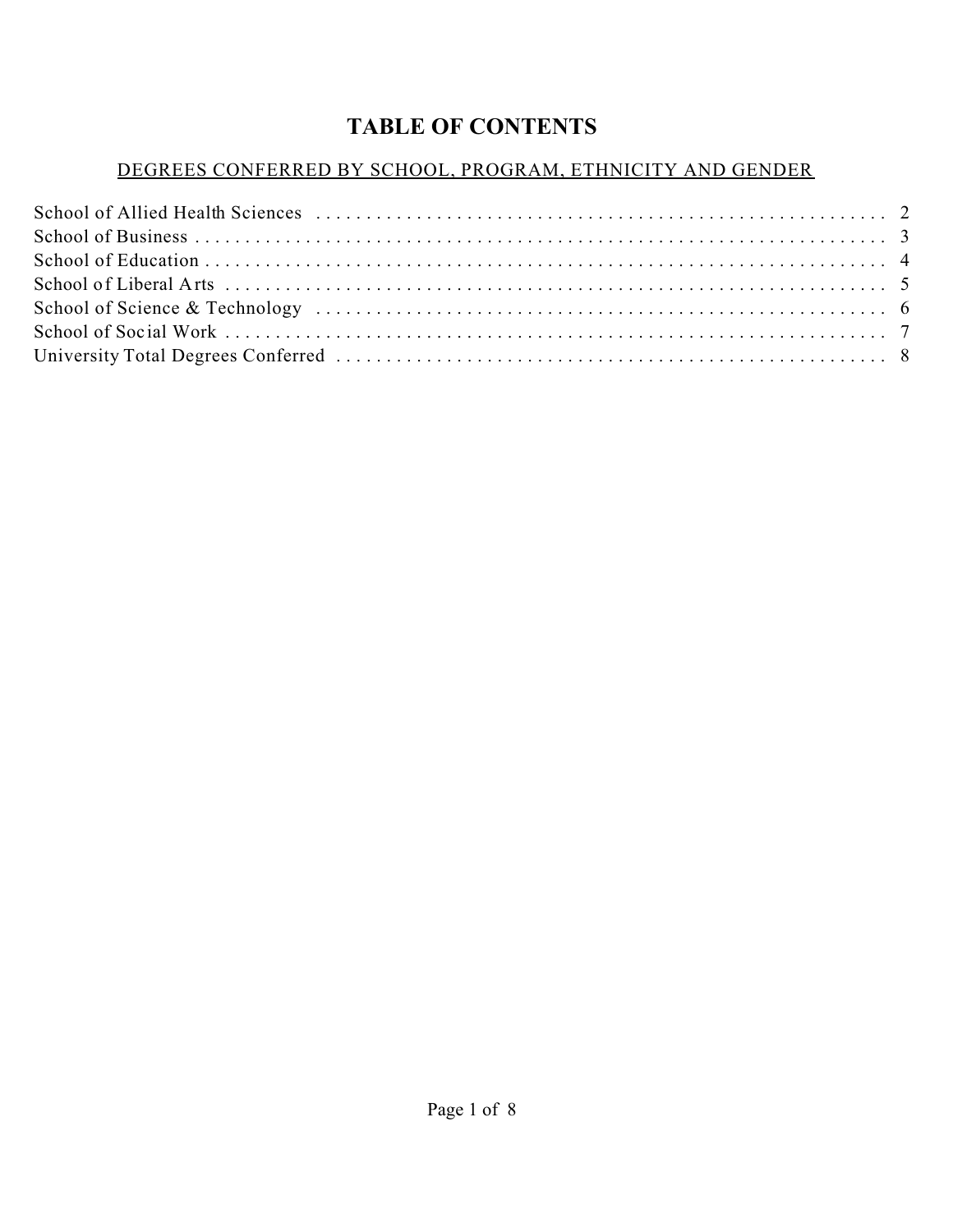# **SCHOOL OF ALLIED HEALTH SCIENCES DEGREES CONFERRED BY ETHNICITY, GENDER AND PROGRAM August, 2001 - May, 2002**

| <b>ETHNICITY/GENDER</b>                                                              | <b>BLACK</b> |         | <b>WHITE</b>   |             | <b>ASIAN</b>                                                   |                | <b>OTHER</b>                                                           |             | <b>TOTAL</b>       |                 |
|--------------------------------------------------------------------------------------|--------------|---------|----------------|-------------|----------------------------------------------------------------|----------------|------------------------------------------------------------------------|-------------|--------------------|-----------------|
| <b>PROGRAM</b>                                                                       | M            | F       | M              | $\mathbf F$ | M                                                              | F M            |                                                                        | $\mathbf F$ | M                  |                 |
| <b>Communicative Disorders</b><br><b>Health Care Administration</b><br>Public Health |              | Q<br>18 | $\blacksquare$ |             | $\overline{\phantom{0}}$<br>$\sim$<br>$\overline{\phantom{a}}$ | ۰.<br>۰.<br>۰. | $\overline{\phantom{a}}$<br>$\overline{\phantom{a}}$<br>$\blacksquare$ | $\sim$      | 6<br>$\mathcal{D}$ | 18 <sup>1</sup> |
| <b>TOTAL, SCHOOL OF ALLIED HEALTH SCIENCES</b>                                       |              | 38      |                |             | $\blacksquare$                                                 | $\blacksquare$ | $\blacksquare$                                                         |             |                    |                 |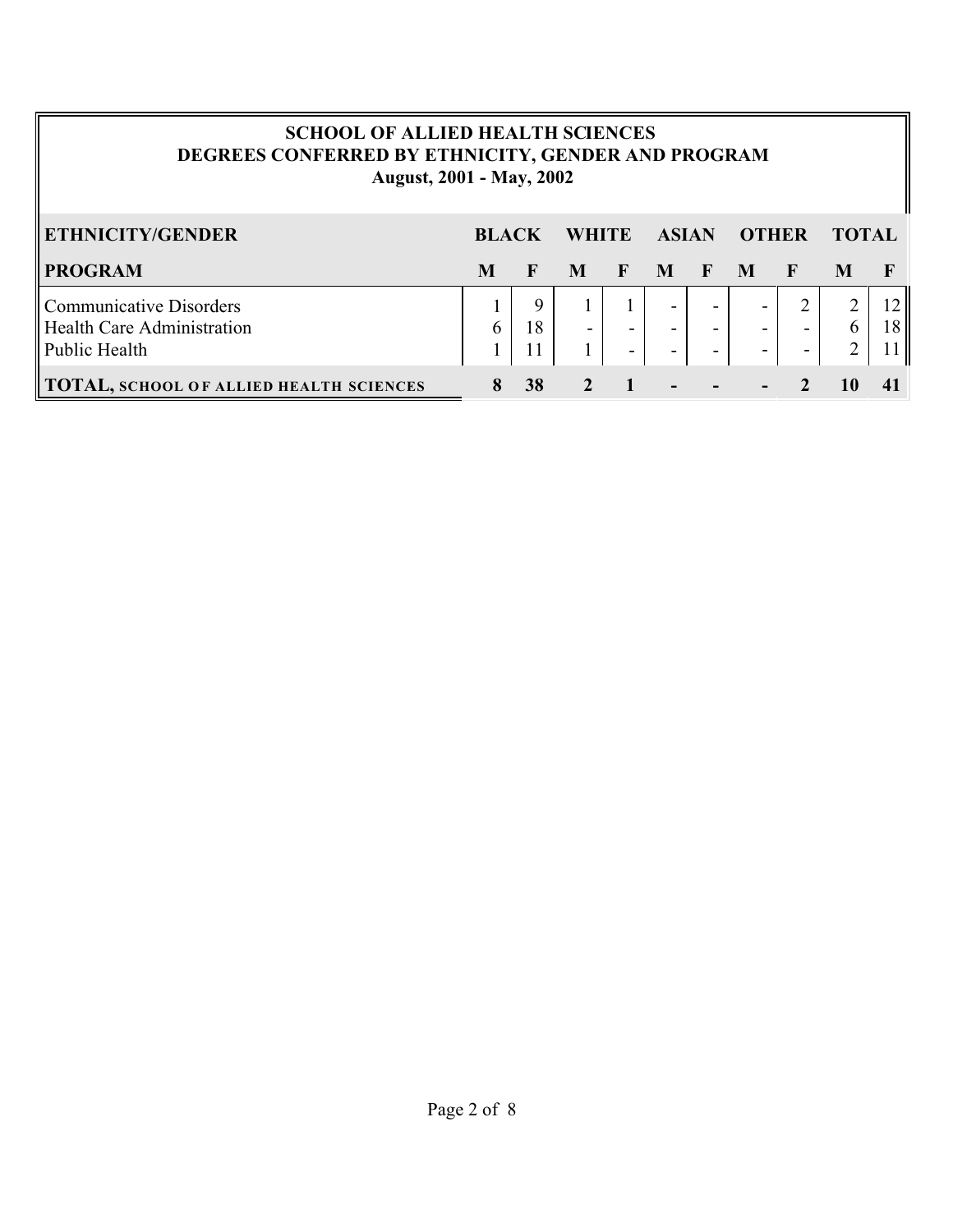### **SCHOOL OF BUSINESS DEGREES CONFERRED BY ETHNICITY, GENDER AND PROGRAM August, 2001 - May, 2002**

| ETHNICITY/GENDER                 |    | <b>BLACK</b><br><b>WHITE</b> |   |              | <b>ASIAN</b>             |              |                          | <b>OTHER</b> | <b>TOTAL</b> |                 |
|----------------------------------|----|------------------------------|---|--------------|--------------------------|--------------|--------------------------|--------------|--------------|-----------------|
| <b>PROGRAM</b>                   | M  | $\mathbf{F}$                 | M | $\mathbf{F}$ | M                        | $\mathbf{F}$ | M                        | F            | M            | $\mathbf{F}$    |
| Accounting                       | 14 | 34                           | - | -            |                          |              |                          |              | 14           | 35              |
| <b>Business Administration</b>   | 11 | 29                           | - | -            | -                        |              | ↑                        | 3            | 13           | 32 <sub>1</sub> |
| Economics                        | -  | ◠<br>∠                       |   | -            | -                        |              | -                        |              |              |                 |
| Finance                          | ◠  | 15                           | - | -            |                          |              |                          |              |              | 5               |
| Management                       | ⇁  | 11                           | - | -            | $\overline{\phantom{0}}$ |              |                          |              |              |                 |
| Marketing                        | 16 | 10                           | - | -            | -                        |              |                          |              | 17           | 10 <sub>l</sub> |
| <b>Office Administration</b>     |    | 3                            | - |              | -                        | -            | $\overline{\phantom{0}}$ |              |              | $\overline{3}$  |
| <b>TOTAL, SCHOOL OF BUSINESS</b> | 50 | 104                          |   |              |                          |              |                          |              | 54           | 108             |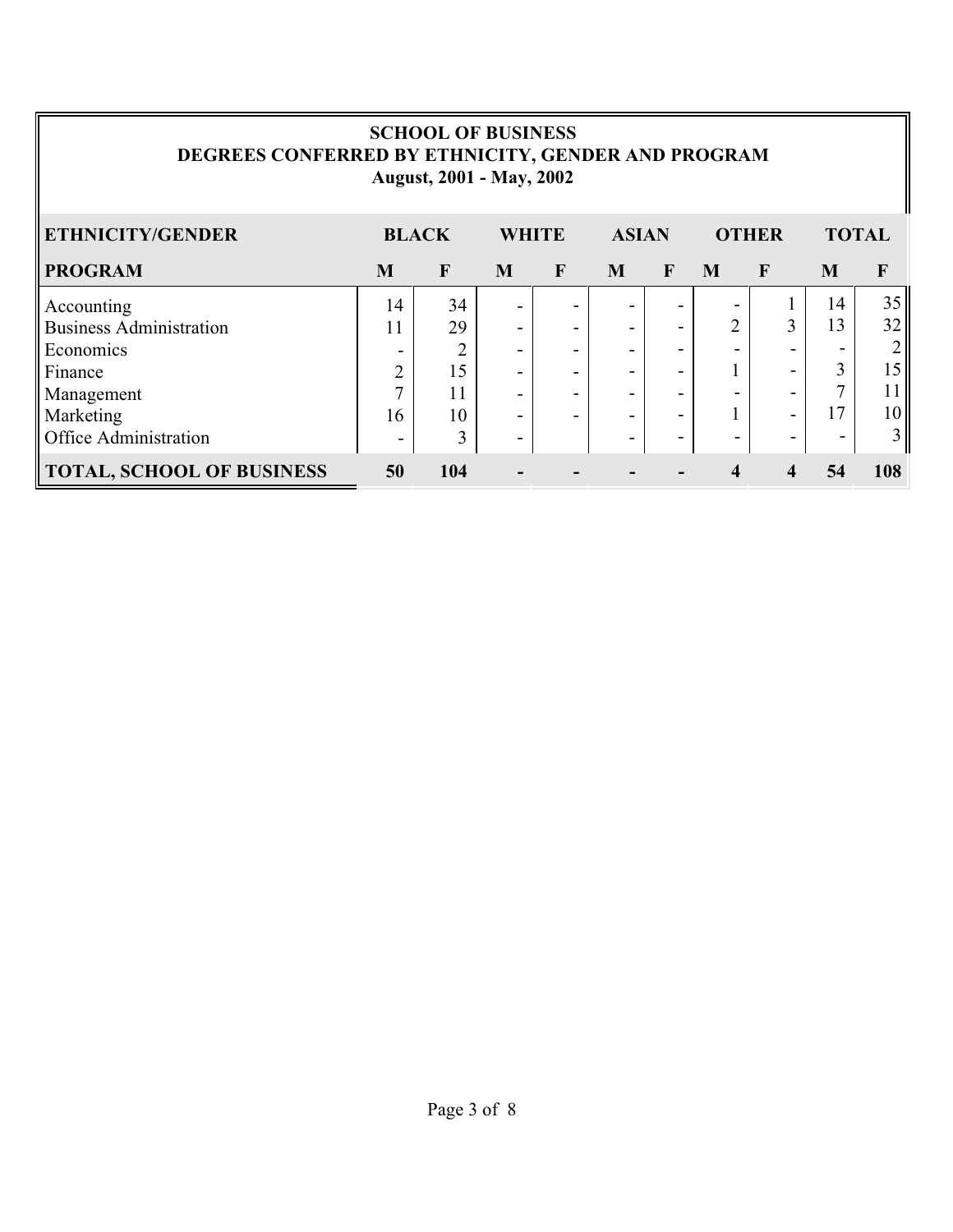#### **SCHOOL OF EDUCATION DEGREES CONFERRED BY ETHNICITY, GENDER AND PROGRAM August, 2001 - May, 2002**

| ETHNICITY/GENDER                                  | <b>BLACK</b> |                | WHITE                    |              | <b>ASIAN</b> |   | <b>OTHER</b> |                          | <b>TOTAL</b>   |                |
|---------------------------------------------------|--------------|----------------|--------------------------|--------------|--------------|---|--------------|--------------------------|----------------|----------------|
| <b>PROGRAM</b>                                    | M            | $\mathbf{F}$   | M                        | $\mathbf{F}$ | M            | F | M            | F                        | M              | $\mathbf{F}$   |
| Child Care & Family Education                     | 7            | 42             | $\overline{\phantom{0}}$ |              |              |   |              |                          | 7              | 42             |
| Early Childhood Education                         |              | 9              | $\overline{\phantom{0}}$ |              |              |   |              |                          |                | 9              |
| <b>Educational Administration and Supervision</b> | 16           | 24             | 4                        |              |              |   |              | $\overline{2}$           | 21             | 26             |
| <b>Educational Technology</b>                     | C            | $\overline{2}$ |                          |              |              |   |              |                          |                | 2              |
| <b>Elementary Education</b>                       | 8            | 49             |                          |              |              |   |              |                          | 9              | 50             |
| Guidance and Counseling                           |              | 32             |                          |              |              |   |              |                          |                | 33             |
| Physical Education                                | 19           | 15             |                          |              |              |   |              | $\overline{\phantom{0}}$ | 20             | 15             |
| Reading                                           |              | 3              |                          |              |              |   |              |                          |                | $\overline{4}$ |
| <b>Rehabilitation Services</b>                    |              | 10             |                          |              |              |   |              | $\overline{\phantom{0}}$ | $\overline{2}$ | 10             |
| Secondary Education                               |              | 4              |                          |              |              |   |              |                          |                | $\overline{4}$ |
| Social Science Education                          |              |                | $\overline{\phantom{a}}$ |              |              |   |              |                          |                |                |
| <b>Special Education</b>                          | 3            | 9              | $\overline{\phantom{0}}$ |              |              |   |              |                          | 3              | 9              |
| <b>Teacher Education</b>                          |              | 17             | $\overline{\phantom{a}}$ |              |              |   | -            | $\overline{\phantom{0}}$ |                | <sup>7</sup>   |
| <b>TOTAL, SCHOOL OF EDUCATION</b>                 | 65           | 217            | 6                        |              |              |   |              | 3                        | 73             | 222            |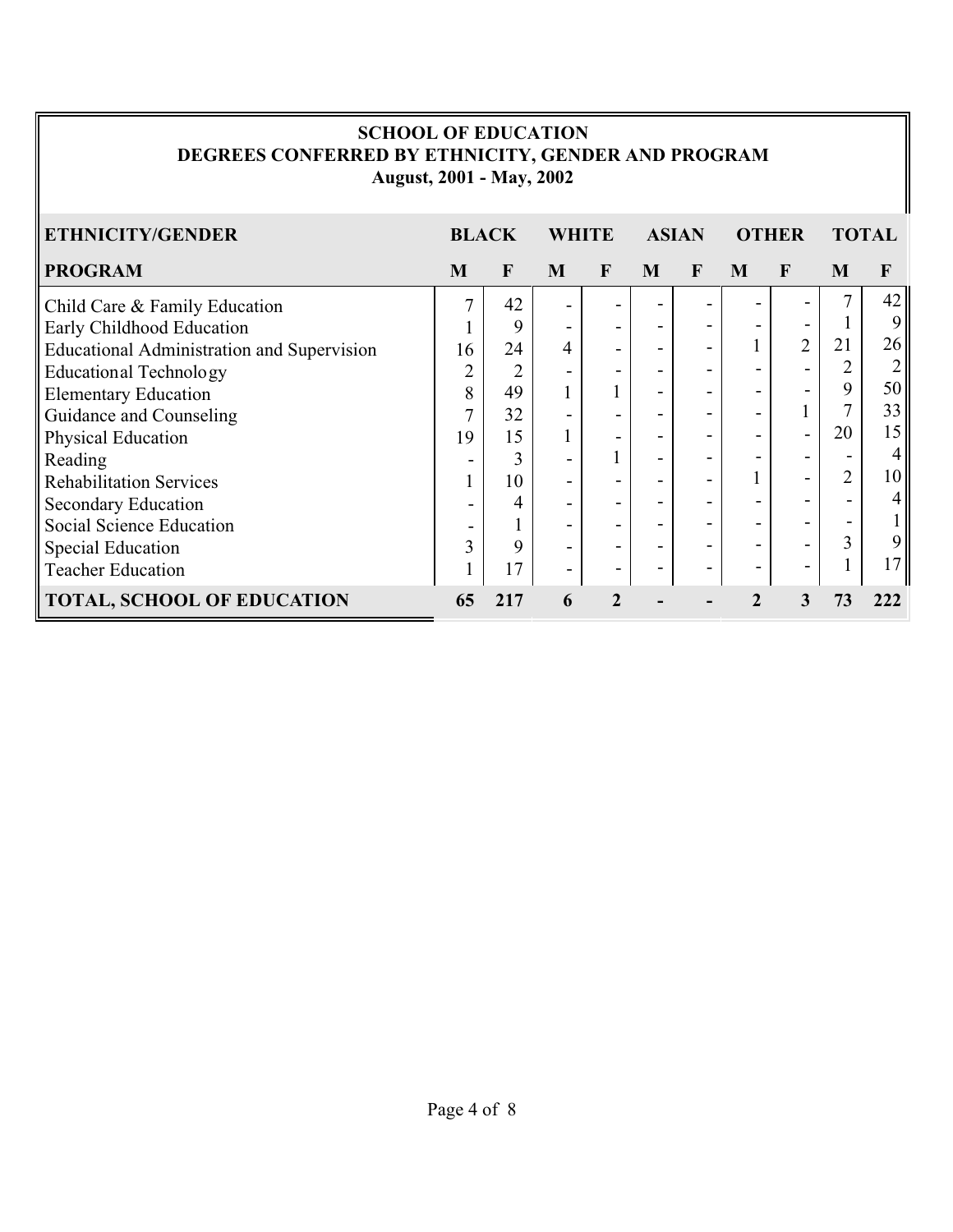#### **SCHOOL OF LIBERAL ARTS DEGREES CONFERRED BY ETHNICITY, GENDER AND PROGRAM August, 2001 - May, 2002**

| <b>ETHNICITY/GENDER</b>                    | <b>BLACK</b>             |                |                              | <b>WHITE</b>             |   | <b>ASIAN</b> | <b>OTHER</b> |              | <b>TOTAL</b> |                |
|--------------------------------------------|--------------------------|----------------|------------------------------|--------------------------|---|--------------|--------------|--------------|--------------|----------------|
| <b>PROGRAM</b>                             | M                        | F              | M                            | F                        | M | $\mathbf{F}$ | M            | $\mathbf{F}$ | M            | F              |
| Art                                        | 6                        | 3              | $\overline{\phantom{a}}$     |                          |   |              |              |              | 6            | 3              |
| Criminal Justice and Correctional Services | 31                       | 23             | 3                            | $\blacksquare$           |   |              |              |              | 35           | 23             |
| English                                    | 4                        | 18             | $\qquad \qquad \blacksquare$ |                          |   |              |              |              | 4            | 18             |
| Foreign Languages                          |                          | 1              | $\qquad \qquad \blacksquare$ | $\overline{\phantom{a}}$ |   |              |              |              |              | $\overline{2}$ |
| <b>History</b>                             | 9                        | -              | $\overline{\phantom{a}}$     | $\overline{\phantom{a}}$ |   |              |              |              | 10           | ۰.             |
| <b>Mass Communications</b>                 | 14                       | 17             | $\overline{\phantom{a}}$     | $\overline{\phantom{a}}$ |   |              |              | -            | 14           | 17             |
| Music Education                            | 6                        | 4              | $\overline{\phantom{a}}$     | 1                        |   |              | -            |              | 6            | 5              |
| <b>Political Science</b>                   | 6                        | 16             | $\blacksquare$               | $\overline{\phantom{a}}$ |   |              |              |              | 6            | 16             |
| Psychology                                 | 6                        | 35             | $\overline{\phantom{a}}$     |                          |   |              |              |              | 7            | 35             |
| Public Administration                      |                          | 3              | -                            | $\overline{\phantom{a}}$ |   |              |              |              |              | 3              |
| Public Policy and Administration           | 3                        | 8              | $\overline{\phantom{a}}$     | $\overline{\phantom{a}}$ |   |              |              |              | 3            | 8              |
| Sociology                                  | 5                        | 7              | $\mathbf{1}$                 |                          |   |              |              |              | 6            | 8              |
| Speech                                     |                          | 17             | -                            |                          |   |              |              | -            |              | 17             |
| Urban and Regional Planning                | $\overline{\phantom{a}}$ | 1              | $\overline{\phantom{a}}$     | $\overline{\phantom{a}}$ |   |              |              |              |              |                |
| <b>Urban Affairs</b>                       | 5                        | $\overline{2}$ | $\blacksquare$               | $\overline{\phantom{a}}$ |   |              |              |              | 5            | $\overline{2}$ |
| <b>TOTAL, SCHOOL OF LIBERAL ARTS</b>       | 97                       | 155            | 4                            | $\mathbf{2}$             |   |              | 3            |              | 104          | 158            |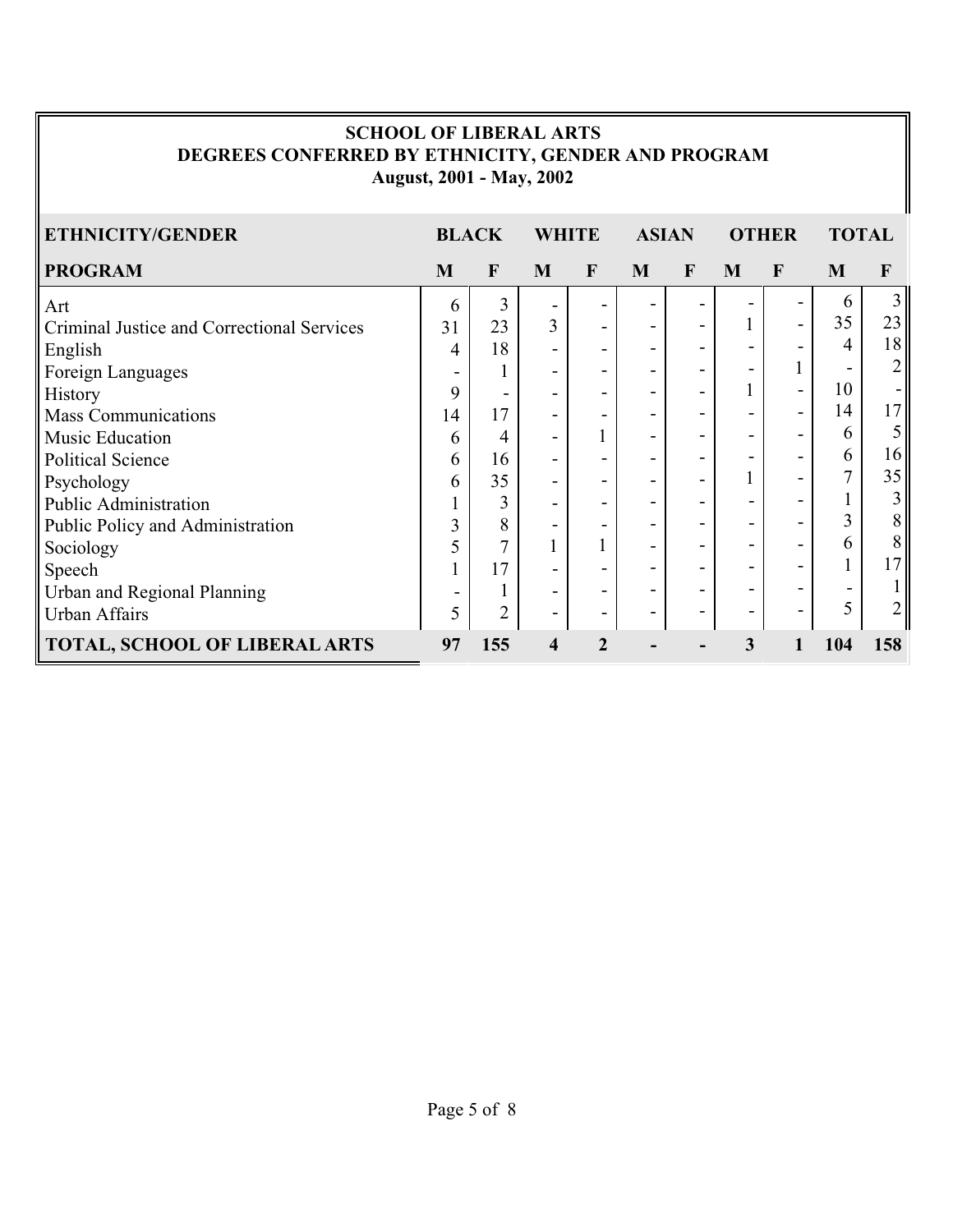# **SCHOOL OF SCIENCE & TECHNOLOGY DEGREES CONFERRED BY ETHNICITY, GENDER AND PROGRAM August, 2001 - May, 2002**

| ETHNICITY/GENDER                                 | <b>BLACK</b>   |                | WHITE                    |              | <b>ASIAN</b>             |             | <b>OTHER</b> |                | <b>TOTAL</b> |     |
|--------------------------------------------------|----------------|----------------|--------------------------|--------------|--------------------------|-------------|--------------|----------------|--------------|-----|
| <b>PROGRAM</b>                                   | M              | $\mathbf{F}$   | M                        | $\mathbf{F}$ | M                        | $\mathbf F$ | M            | F              | M            | F   |
| <b>Biology</b>                                   | 25             | 58             | $\overline{\phantom{a}}$ |              |                          |             |              | $\overline{a}$ | 26           | 58  |
| Chemistry                                        |                | 12             |                          |              | $\overline{\phantom{0}}$ |             |              |                |              | 13  |
| <b>Computer Science</b>                          | 20             | 20             |                          |              | 2                        |             | 8            |                | 30           | 25  |
| <b>Environmental Science</b>                     |                | -              |                          |              | -                        |             |              |                |              |     |
| Hazardous Materials Management                   | 3              |                |                          | -            | -                        |             |              |                |              |     |
| <b>Industrial Arts Education</b>                 |                | ↑              |                          |              | -                        |             |              |                |              |     |
| <b>Industrial Technology</b>                     | 40             | 9              |                          |              | -                        |             |              |                | 41           | 10  |
| Mathematics                                      |                | 3              |                          |              | -                        |             |              |                |              | 3   |
| <b>Mathematics Education</b>                     | $\overline{2}$ | $\overline{2}$ | $\overline{\phantom{0}}$ |              | -                        |             |              |                |              |     |
| Meteorology                                      |                |                |                          | -            | -                        |             |              | -              |              |     |
| Physics                                          |                | ↑              |                          |              | -                        |             |              |                | າ            |     |
| <b>Science Education</b>                         |                |                | $\overline{\phantom{a}}$ | $\,$         | -                        |             |              |                |              |     |
| <b>TOTAL, SCHOOL OF SCIENCE &amp; TECHNOLOGY</b> | 103            | <b>110</b>     | 3                        | 2            | $\mathbf 2$              |             | 12           | 6              | 120          | 118 |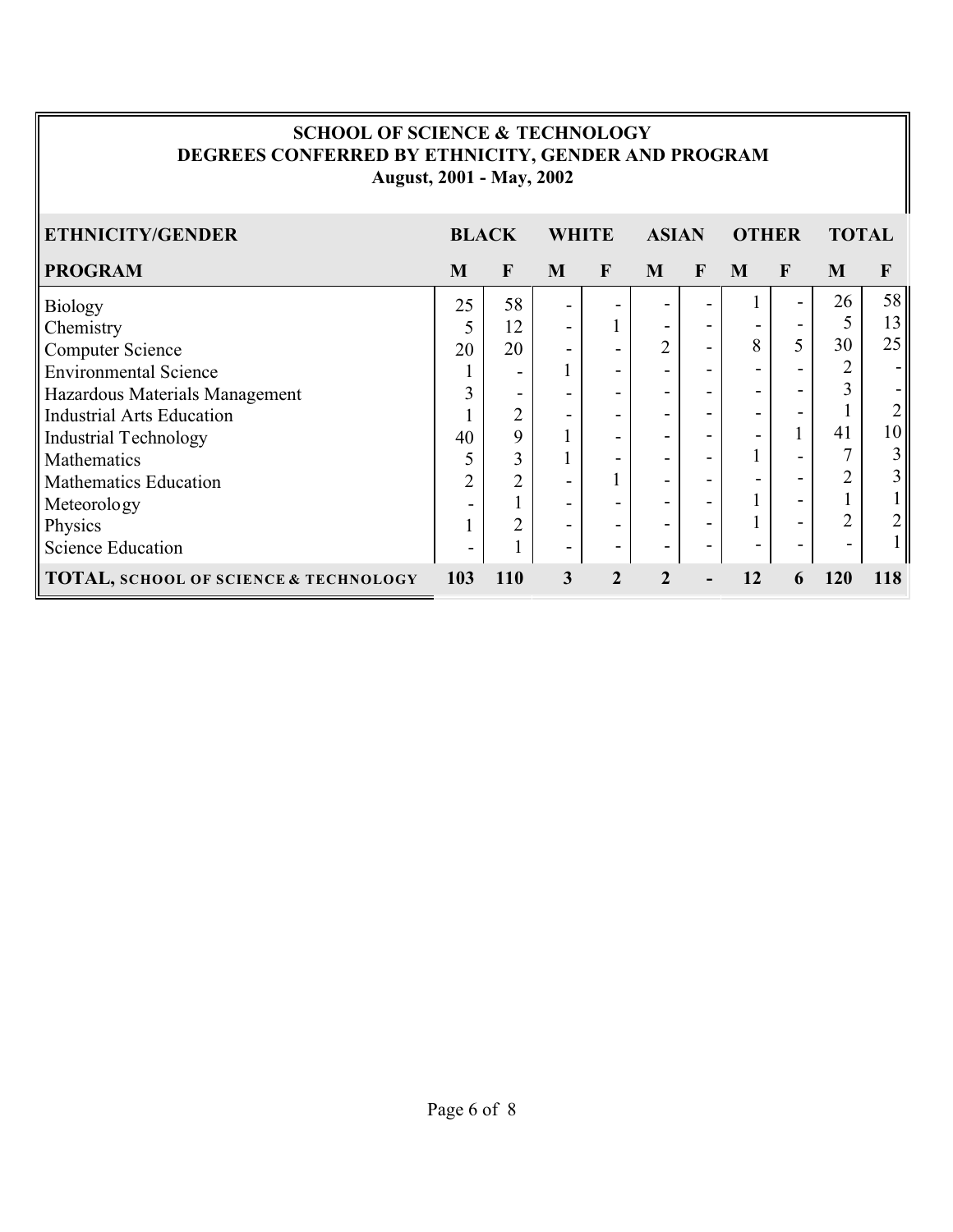| <b>SCHOOL OF SOCIAL WORK</b><br>DEGREES CONFERRED BY ETHNICITY, GENDER AND PROGRAM<br><b>August, 2001 - May, 2002</b> |   |              |                          |              |                          |              |                          |              |              |    |
|-----------------------------------------------------------------------------------------------------------------------|---|--------------|--------------------------|--------------|--------------------------|--------------|--------------------------|--------------|--------------|----|
| <b>ETHNICITY/GENDER</b>                                                                                               |   | <b>BLACK</b> | <b>WHITE</b>             |              | <b>ASIAN</b>             |              | <b>OTHER</b>             |              | <b>TOTAL</b> |    |
| <b>PROGRAM</b>                                                                                                        | M | F            | M                        | $\mathbf{F}$ | M                        | $\mathbf{F}$ | $\mathbf{M}$             | $\mathbf{F}$ | M            |    |
| Social Work                                                                                                           |   | 65           | $\overline{\phantom{a}}$ | 9            | $\overline{\phantom{a}}$ |              | $\overline{\phantom{a}}$ |              |              | 75 |
| TOTAL, SCHOOL OF SOCIAL WORK                                                                                          |   | 65           |                          | 9            |                          |              |                          |              |              | 75 |